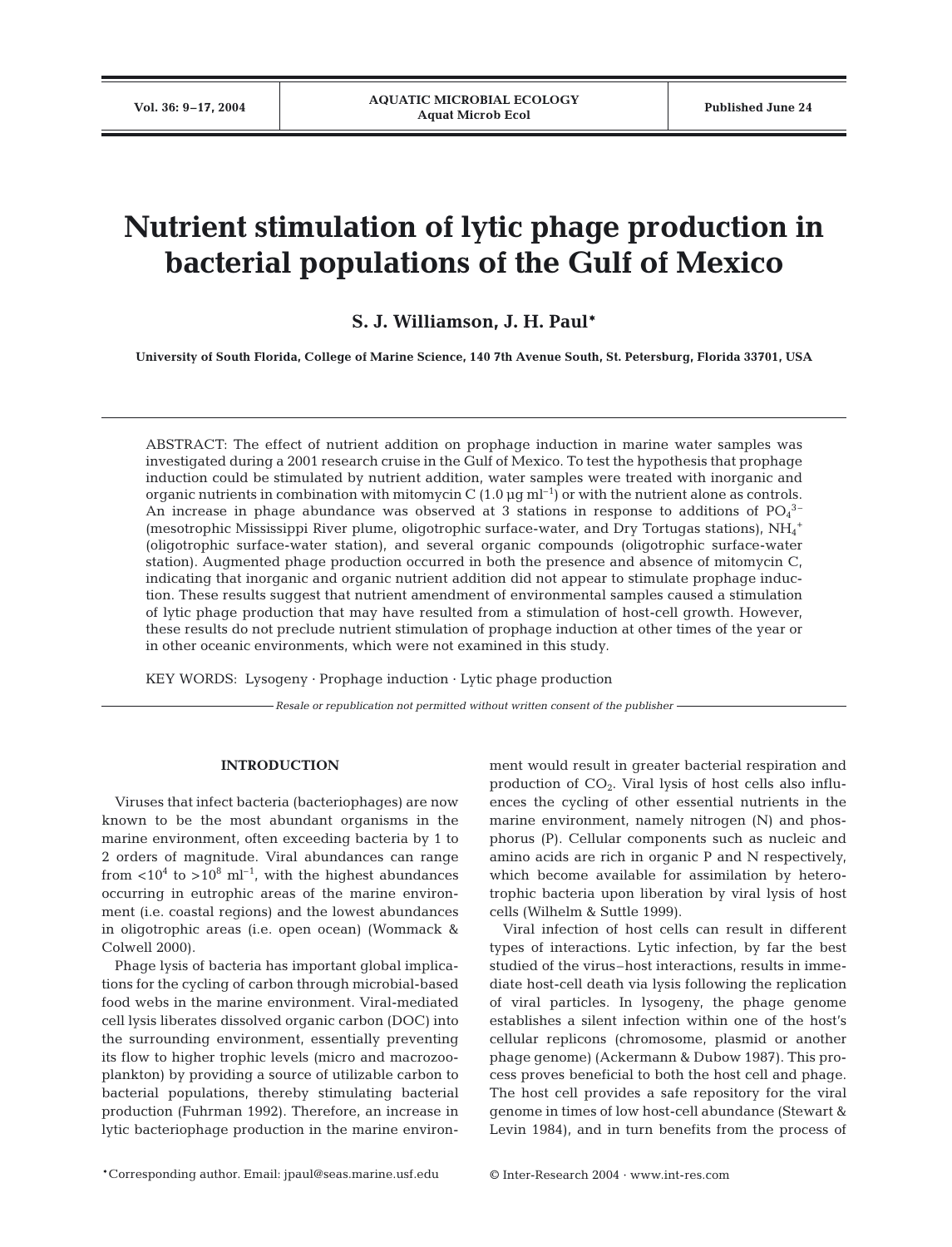conversion, or the expression of phage genes. This can include toxin production, antibiotic resistance, expanded metabolic capabilities, and homoimmunity (resistance to superinfection by the same or closely related phages) (Levin & Lenski 1983).

The environmental factors that determine lytic versus lysogenic infections by temperate phage are poorly understood. Several studies have suggested that availability of nutrients may have an important influence upon whether viruses enter into lytic or lysogenic interactions with their host cells (Bratbak et al. 1993, Tuomi et al. 1995, Wilson et al. 1996, Wilson & Mann 1997, Hewson et al. 2001). Wilson & Mann (1997) proposed that lysogenic interactions are favored when nutrient concentrations are low and the virus to host cell ratio high. Inorganic nutrient limitation, particularly  $PO_4^{-3}$ , has been suggested as a possible constraint on viral replication and/or prophage induction (Wilson & Mann 1997). Wilson et al. (1996) found that 100% of *Synechocococcus* sp. WH7803 cells underwent viral lysis under phosphate-replete conditions, while only 9.3% of the cells were lysed by viruses under phosphate-limited conditions. Similarly, Tuomi et al. (1995) observed a significant decrease in bacterial abundance upon the addition of inorganic phosphate to phosphate-deplete seawater samples from Raunefjorden, Norway. Bratbak et al. (1993) also provided evidence that phosphate limitation resulted in the inhibition of viral replication in the marine coccolithophorid *Emiliania huxleyi*, and suggested that these results may have been caused by the viruses' high nucleic acid to protein ratio.

The effect that other inorganic nutrients have on virus–host interactions has been less well studied. Hewson et al. (2001) observed a stimulation of viral production in eutrophic waters of the Brisbane River by 14 to 52% above ambient levels upon addition of the inorganic nutrients  $NO_3^-$ ,  $NH_4^+$ ,  $PO_4^{\,3-}$  and  $SiO_3$ , suggesting that inorganic nutrient concentrations may influence viral abundance in aquatic environments.

In this study, we investigated the effect of nutrient addition on prophage induction by bacterial populations in marine water samples obtained from mesotrophic and oligotrophic areas of the Gulf of Mexico during a 2001 research cruise aboard the RV 'F. G. Walton Smith'.

#### **MATERIALS AND METHODS**

**Sampling sites.** Surface-water samples were collected from 4 stations in the Gulf of Mexico during a July 2001 research cruise aboard the RV 'F. G. Walton Smith'. Stns 3 and 7 were both located within the mesotrophic Mississippi River plume, Stn 8 was an

oligotrophic open water station, and Stn 10 was located in the Dry Tortugas (see Fig. 1).

**Viral-reduction of sampled seawater.** A modification of the viral-reduction method of Weinbauer & Suttle (1996) was employed to reduce the ambient background levels of viruses in the water samples: Samples were not pre-filtered with a 1.0 µm filter in order to reduce grazers as done by Weinbauer & Suttle (1996). Using a 47 mm polycarbonate filtration apparatus to reduce the volume to approximately 5 ml, 60 ml of the sample water was filtered through a 0.22 µm Poretics filter. Virus-free seawater was produced by filtration through a 0.02 µm Whatman filter. To the remaining 5 ml of the 0.22 µm-filtered sample, 50 ml of 0.02 µm-filtered sample water was re-added, and the volume was once again reduced to approximately 5 ml through filtration. The bacteria retained on the filter, along with the filter, were resuspended in 40 ml 0.02 µm-filtered virus-free seawater in a sterile, acidwashed, polycarbonate, 125 ml volume flask. The filter was removed and 0.02 µm-filtered virus-free sample water was added to bring the final volume to 60 ml. We then fixed 10 ml of the viral-reduced sample with 0.02 µm-filtered formalin for viral and bacterial direct counts. The remainder of the viral-reduced sample was equally divided (25 ml) and placed in sterile 50 ml Sarstedt test tubes (Corning) for determination of lysogeny.

**Enumeration of viruses and bacteria.** Water samples were stained according to the Noble & Fuhrman (1998) method except that SYBR gold nucleic acid stain was used (Chen at al. 2001), and staining time was reduced to 12 min.

**Induction of viral-reduced and unaltered samples with mitomycin C.** Equal volumes (25.0 ml) of viralreduced and unaltered samples were either treated with the mutagen mitomycin C  $(1.0 \text{ µq ml}^{-1})$ , Sigma Chemical) or left untreated as controls. All samples were incubated statically at room temperature in the dark for 24 h. Samples were fixed with 0.02 µm-filtered formalin (1% final concentration) following incubation. Triplicate slides were immediately prepared for direct counts as described above and stored frozen until counted.

**Induction of viral-reduced and unaltered samples in presence of inorganic and organic nutrients.** Unaltered (Stn 3) and viral-reduced (Stns 7, 8, and 10) water samples were treated with either inorganic or organic nutrients in order to determine their influence on prophage induction (Sigma Chemical). Treatment and control samples had the ambient viral population reduced as described previously. Unaltered samples (25 ml) at Stn 3 were either treated with a combination of mitomycin C  $(1.0 \text{ µg ml}^{-1})$  and the inorganic nutrients phosphate  $(KH_2PO_4, 10 \mu M)$  final concentration),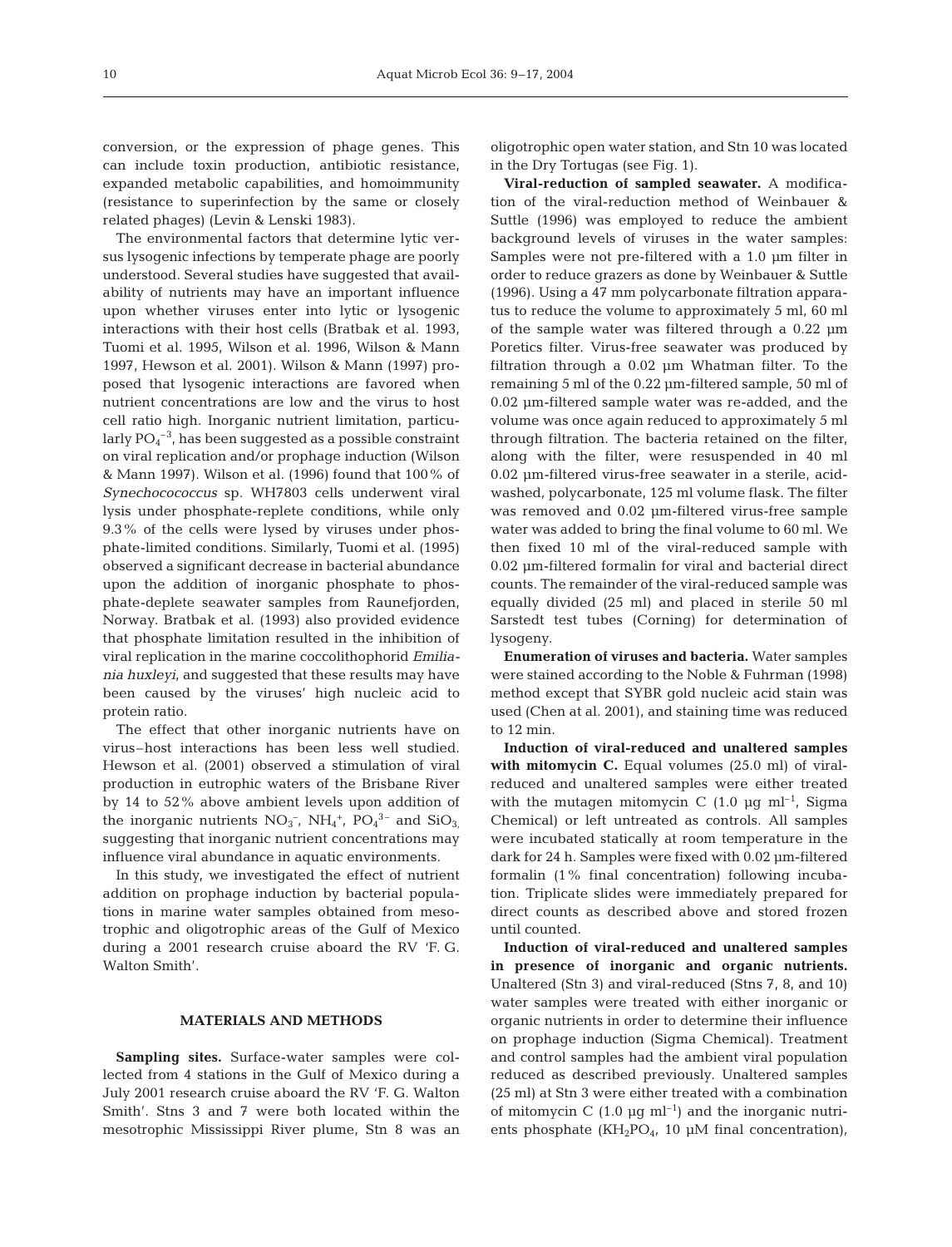ammonium (NH<sub>4</sub>Cl), or nitrate (NaNO<sub>3</sub>) (both 50  $\mu$ M final concentration), or were treated with the inorganic nutrients alone (control). Viral-reduced samples at Stn 7 were either treated with a combination of mitomycin C (1.0  $\mu$ q ml<sup>-1</sup>) and the organic nutrients L-qlutamic acid, D-glucose (both 50 µM concentration), d-ATP (2'deoxyadenosine 5' triphosphate), d-AMP (2' deoxyadenosine 5' monophosphate), or 2' deoxyadenosine (all 10 µM final concentration), or were treated with the organic nutrients alone (control). Viral-reduced water samples at Stn 8 were treated with a combination of mitomycin C  $(1.0 \text{ µq ml}^{-1})$  and all the inorganic and organic nutrients listed for Stns 3 and 7 or were treated with the nutrients alone as controls. Viralreduced water samples at Stn 10 were treated with a combination of mitomycin C  $(1.0 \text{ µg ml}^{-1})$  and a gradient of  $PO_4^{3-}$  concentrations (0.1, 1.0 and 10.0  $\mu$ M), or were treated with the gradient  $PO<sub>4</sub><sup>3-</sup>$  concentrations alone (control).

**Nutrient analyses.**  $\rm NH_3$ ,  $\rm NO_3^{-+}NO_2^{-}$ , and  $\rm PO_4^{3-}$  concentrations were determined for unfiltered and filtered water samples. For the filtered samples, a Swinex filtration device containing a 0.4 µm Poretics filter was rinsed first with 10 ml 10% HCl in order to clean the filter, and then rinsed again with ultra-pure water (Millipore Milli-Q). All water samples were stored in 30 ml polycarbonate bottles (Nalgene) at –20°C until processing.  $NO_3^-$  and  $PO_4^{3-}$  concentrations were measured with a Technicon AutoAnalyzer.  $NH_4^+$  concentrations were measured manually with the phenol/ hypochlorite technique (Grasshoff et al. 1999).

**Statistical analysis of data.** The number of viruses and bacteria enumerated following independent treatments were compared using a 1-way analysis of variance (ANOVA) in conjunction with Tukey's pairwise comparison in order to determine statistical differences between treatments, using Minitab statistical software.

### **RESULTS**

Fig. 1 comprises a 7 d composite 'sea-viewing wide field-of-view sensor' (SeaWiFS) satellite image depicting chlorophyll *a* concentrations in the eastern Gulf of Mexico. The delivery of nutrients to the Gulf of Mexico via the Mississippi River causes the formation of a lowsalinity, high-productivity plume approximately 10 m



Fig. 1. Sea-viewing field-of-view sensor (SeaWiFS) image depicting chlorophyll *a* (chl *a*) concentration patterns in eastern Gulf of Mexico in July 2001, based upon 7 d composite images. Yellow and red indicate increased concentrations and blue low concentrations of chl *a*; black: land and clouds; red diamonds: station locations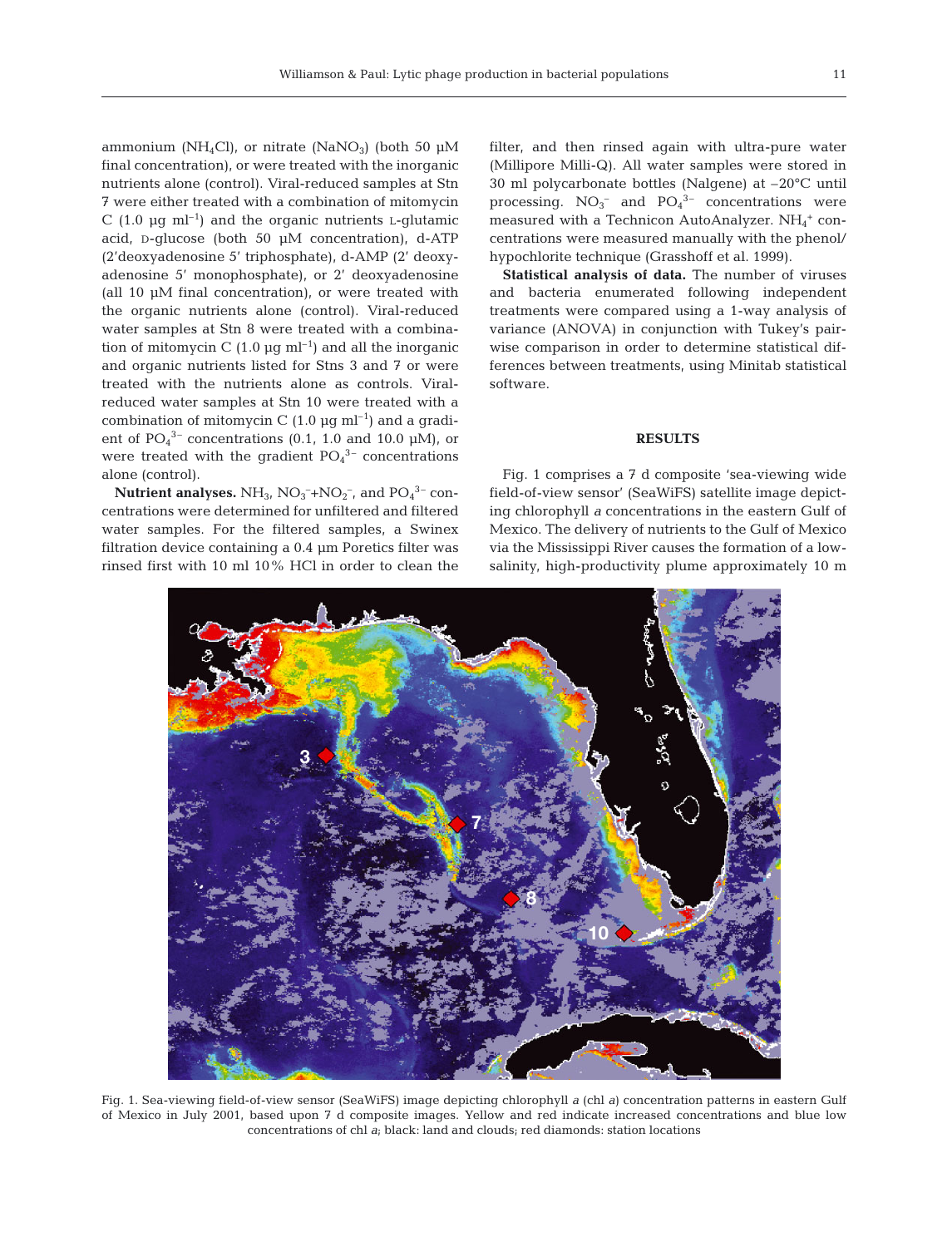thick. At the time of sampling, the Mississippi River plume covered an approximate area of 33 475  $\text{km}^2$ , accounting for roughly 9.16% of the oligotrophic NE Gulf of Mexico (B. Wawrik et al. unpubl. data). Surface-water samples that were treated with nutrients and screened for prophage induction comprised those from Stns 3, 7, 8 and 10. Stn 3 was characterized as a mixture of both mesotrophic plume and oligotrophic open water, since it was

located within an eddy that had appeared to have developed from the body of the plume. Stn 7 was located along the distal portion of the plume, and Stn 8 was located in oligotrophic, non-plume waters. Stn 10, the most coastal station, was located in the Dry Tortugas.

Additional station characteristics comprising water temperature, salinity, nutrient data, and N:P ratios are presented in Table 1. Measurements were taken at Stns 3, 7 and 8 only. Water temperature was similar at all stations, averaging 29.2°C. Salinity measurements ranged from 33.5 to 36.1. The oligotrophic offshore waters of Stn 8 were the most saline (36.1), while the lowest salinity was measured at Plume Stn 7 (33.5). Stn 3 had a salinity intermediate between that of 7 and 8 (34.2) due to the influence of both low-salinity plume water and higher-salinity offshore water.

Dissolved inorganic nutrient levels  $(NH<sub>3</sub>, NO<sub>2</sub>+NO<sub>3</sub>)$ and  $PO_4^3$ ) were also measured at Stns 3, 7 and 8, and the N:P ratios calculated. Total inorganic N concentrations were the highest at Plume Stn 3 (2.45 µmol  $l^{-1}$ ), the lowest at Open-water Stn 8 (0.213 µmol  $l^{-1}$ ), and intermediate at Plume Stn 7 (0.614 µmol  $l^{-1}$ ). Since P concentrations were similar for all 3 stations (average 0.290 µmol  $l^{-1}$ ), total inorganic nitrogen concentration heavily influenced the N:P ratios.

Fig. 2 depicts the effect of inorganic nutrients on virus-like particles (Fig. 2A) and bacterial abundance (Fig. 2B) at Stn 3. Incubation of water samples with PO4 3– over a 24 h period produced a statistically significant increase in viruses  $(p < 0.001)$  compared to all other treatments, including  $PO_4^{-3}$  and mitomycin C, mitomycin C alone, or nitrogen amendments. The increase in viruses observed in the  $PO_4^3$ <sup>-</sup> treated samples appeared to be in response to an increase in bacterial abundance (Fig. 2B) in the same samples. For example, the bacterial population did not increase in the unaltered control ( $t_0 = 6.60 \times 10^5$  ml<sup>-1</sup>;  $t_{24} = 6.86 \times$  $10^5$  ml<sup>-1</sup>), but increased to  $2.14 \times 10^6$  ml<sup>-1</sup> in the sample treated with  $PO_4^{3-}$  alone, a 224 % change. Statistically significant increases in bacteria were observed in the sample treated with  $PO_4^{3-}$  and mitomycin C (p = 0.032) as well as the sample treated with  $PO<sub>4</sub><sup>3-</sup>$  alone (p = 0.004).

Table 1. Gulf of Mexico field station characteristics water temperature, salinity, dissolved inorganic nutrient concentrations, and N:P ratios. (No data available for Stn 10)

| Stn | Water<br>temp. $(^{\circ}C)$ | Salinity | NH <sub>3</sub><br>(umol $l^{-1}$ ) | $NO2+NO3$<br>(umol $l^{-1}$ ) | $PO4$ <sup>3-</sup><br>(umol $l^{-1}$ ) | N: P  |
|-----|------------------------------|----------|-------------------------------------|-------------------------------|-----------------------------------------|-------|
| 3   | 28.9                         | 34.2     | 0.178                               | 2.271                         | 0.274                                   | 8.90  |
| 7   | 29.7                         | 33.5     | 0.271                               | 0.343                         | 0.277                                   | 1.99  |
| 8   | 29.0                         | 36.1     | 0.177                               | 0.036                         | 0.319                                   | 0.668 |

The effects of inorganic and organic nutrient addition on virus-like particles and bacterial abundance at Stn 8 are shown in Figs. 3 & 4 respectively. Stn 8 water contained less inorganic nutrients, especially with respect to total inorganic nitrogen concentration. At this station, the addition of both  $PO_4^{3-}$  and  $NH_4^+$  to water samples resulted in statistically significant increases in viral direct counts compared to controls that did not receive inorganic nutrient amendment (with or without mito-



Fig. 2. (A) Viral and (B) bacterial abundance at Stn 3 following 24 h incubation with inorganic nutrients. Viral and bacterial abundances at *t* = 0 were  $1.32 \times 10^7 \pm 5.88 \times 10^6 \text{ ml}^{-1}$  and  $6.60 \times 10^5 \pm 1.17 \times 10^5 \text{ ml}^{-1}$  respectively. \*: statistically significant increase in viruses or bacteria (95% CI) compared to non-nutrient amended control;  $(\blacksquare)$  mitomycin C-treated (Mit C) controls;  $(\Box)$  untreated controls. Error bars = SD;  $n = 3$  slides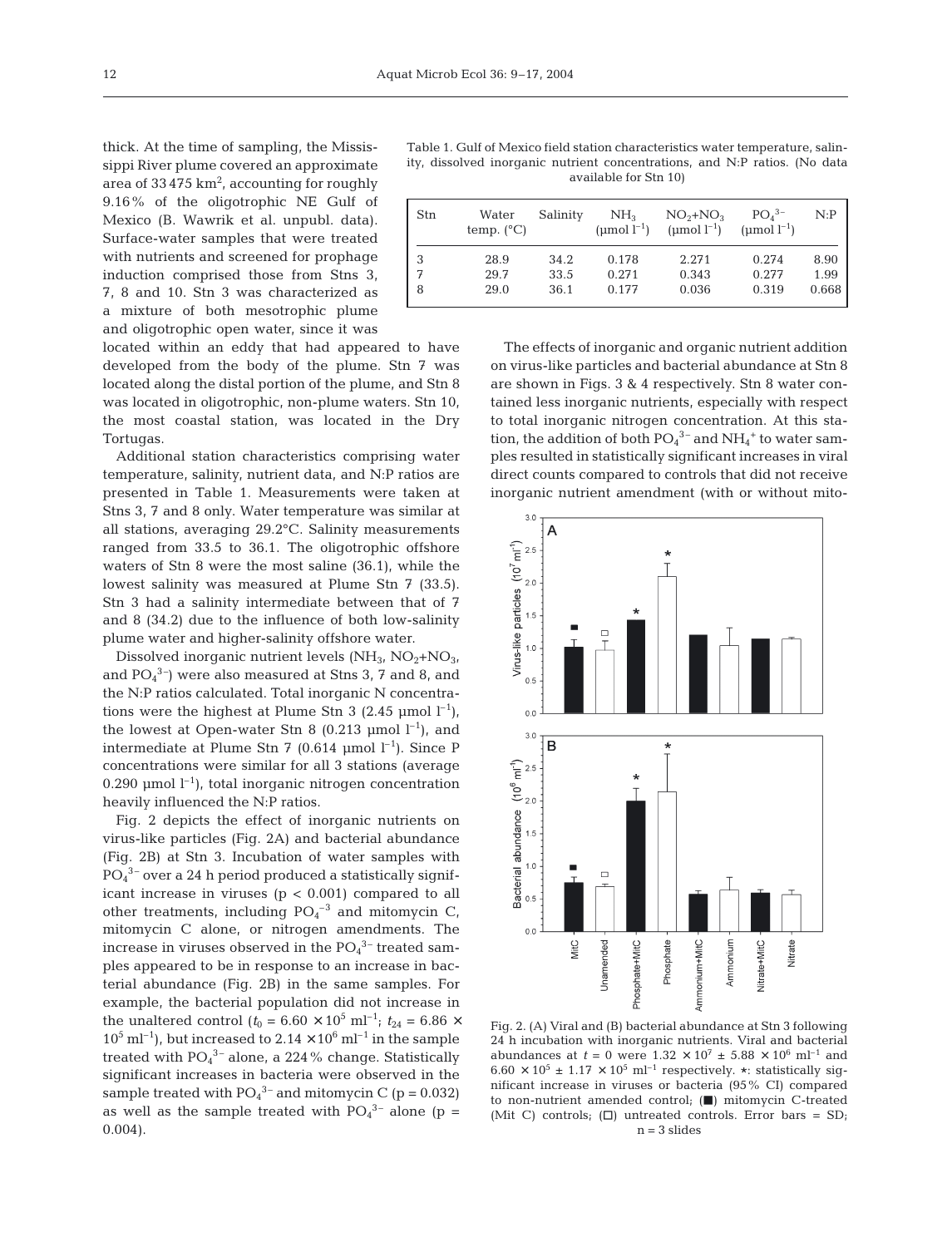$\epsilon$ 

A



Fig. 3. (A) Viral and (B) bacterial abundance at Stn 8 following 24 h incubation with inorganic nutrients. Viral and bacterial abundances at *t* = 0 were  $1.23 \times 10^6 \pm 1.30 \times 10^5 \text{ ml}^{-1}$  and  $4.44 \times 10^5 \pm 1.51 \times 10^5 \text{ ml}^{-1}$  respectively. \*, \*\*: statistically significant increase in viruses and bacteria respectively (95% CI) compared to non-nutrient amended control. Shading and error bars as for Fig. 2

mycin C) ( $p < 0.001$ ) (Fig. 3A). Similar to Stn 3, the addition of these nutrients to their respective mitomycin C-treated samples did not cause a significant increase in viruses over the samples treated with the nutrient alone, suggesting that lytic production of phage was responsible for the increased viral abundance. The addition of  $PO_4^{3-}$  to the water sample resulted in an increase in bacterial abundance (Fig. 3B) compared to the sample that did not receive phosphate treatment, yet the addition of  $\mathrm{NH}_4^+$  to the sample did not produce a similar result. For the samples treated with mitomycin C, addition of  $PO_4^3$ <sup>-</sup>, NH<sub>4</sub><sup>+</sup>, and NO<sub>3</sub><sup>-</sup> did not cause an increase in bacterial abundance compared to the samples that only received mitomycin C.

The effect of organic nutrient addition on prophage induction was investigated at Stns 7 and 8. Results are not shown for Stn 7 since addition of organic nutrients to water samples did not result in any detectable increases in viruses at this station. Conversely, the

 $\epsilon$ Virus-like particles (10<sup>6</sup> ml<sup>-1</sup>)  $\overline{1}$  $\epsilon$  $\epsilon$  $\overline{\phantom{a}}$  $\overline{\mathbf{3}}$  $\overline{c}$  $\overline{1}$ B  $(10^{6}$  ml<sup>-1</sup>)  $1.2$  $1.0$ abundance  $0.\delta$  $0.6$ **Bacterial**  $0.4$  $0.2$  $0.0$ ATP MitC Unamended Glutamate+MitC Glucose+MitC ATP+MitC AMP+MitC  $AMP$ Glutamate Glucose Adenosine+MitC Adenosine

Fig. 4. (A) Viral and (B) bacterial abundance at Stn 8 following 24 h incubation with organic nutrients. \*: statistically significant increase in viruses (95% CI) compared to non-nutrient amended control; no statistically significant difference was observed in bacterial abundance between mitomycin C-treated and untreated samples. Shading and error bars as for Fig. 2

addition of glutamate, glucose, AMP and adenosine (in combination with or without mitomycin C) to water samples at Stn 8 resulted in all cases in statistically significant increases in virus-like particles over controls that did not receive the same organic nutrient treatment (p < 0.001) (Fig. 4A). ATP amendment appeared to result in a similar increase in virus-like particles, but the increase was not significant. Similar to the inorganic nutrient results, the addition of mitomycin C to the samples (in combination with the nutrient) did not cause an increase in viral abundance compared to the respective nutrient-amended control (no mitomycin C). In fact, in both situations, viral direct counts were lower in samples that were treated with mitomycin C (in conjunction with a nutrient) than when the nutrient was added alone. Again, this suggests that lytic production of phage was occurring at this station, with no evidence of a nutrient stimulation of prophage induction.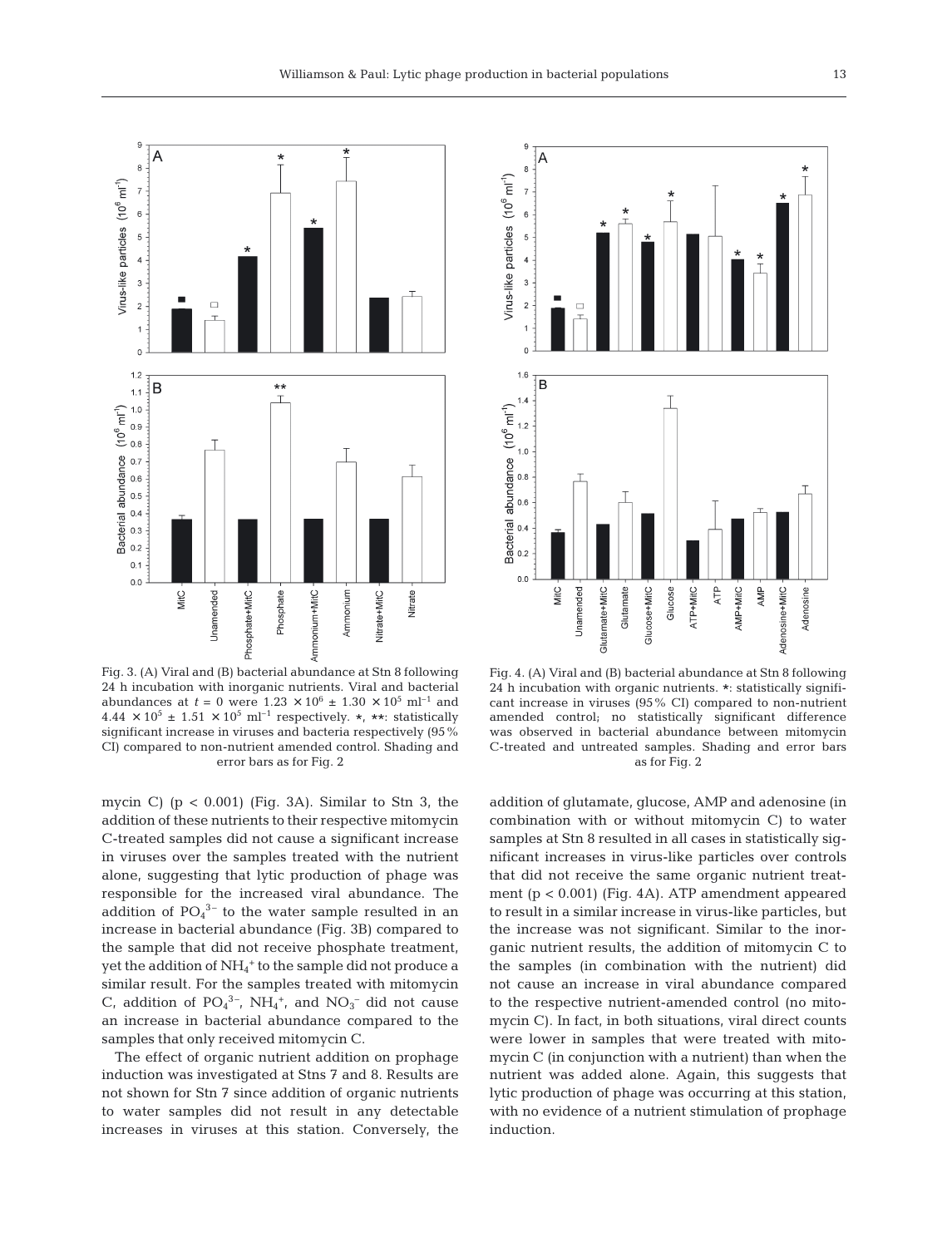While nutrient stimulation of bacterial growth (reflected by an increase in bacterial abundance) appeared to be more effective when the organic nutrients were added to samples alone (Fig. 4B), the addition of mitomycin C to the samples seemed to inhibit bacterial growth. Although bacterial direct counts appeared higher in samples that received the organic nutrient alone, only the sample that was treated with glucose produced significantly higher bacterial numbers than the sample that received no nutrient addition.

Fig. 5 shows the results of varying  $PO_4^{3-}$  concentrations on viral (Fig. 5A) and bacterial (Fig. 5B) abundance in coastal waters of the Dry Tortugas. This is the first station at which a nutrient stimulation of prophage



Fig. 5. (A) Viral and (B) bacterial abundance at Stn 10 following 24 h incubation with a gradient of  $PO<sub>4</sub><sup>3-</sup>$  concentration. Viral and bacterial abundances at  $t = 0$  were  $2.88 \times 10^6$  ml<sup>-1</sup> and 4.81  $\times$  10<sup>5</sup> ml<sup>-1</sup> respectively. \*: statistically significant increase in viruses or bacteria (95% CI) compared to nonnutrient amended control; \*\*: statistically significant increase in bacteria (95% CI) compared to mitomycin C-treated sample. O: nutrient-treated controls. Shading and error bars as for Fig. 2

induction occurred (0.1  $\mu$ M PO<sub>4</sub><sup>3-</sup>-treated sample). The addition of 0.1  $\mu$ M PO<sub>4</sub><sup>3-</sup> to the mitomycin C-treated sample resulted in a statistically significant increase in phage production compared to both the sample that was treated with 0.1  $\mu$ M PO<sub>4</sub><sup>3-</sup> alone as well as the sample treated with mitomycin C alone. This indicates that the addition of the nutrients to the mitomycin C-treated sample stimulated prophage induction. Statistically significant increases in phage production were also observed in the samples treated with 1.0 and 10.0 µM  $PO<sub>4</sub><sup>3-</sup>$  alone versus controls (p < 0.001). The same pattern of viral increase was not detected when these specific concentrations of phosphate were added to the respective mitomycin C-treated samples, indicating that lytic production of phage was responsible for the detected increase in virus-like particles.

The addition of phosphate to water samples did not appear to cause an increase in bacterial abundance at this station compared to the unamended control (Fig. 5B). Bacterial abundance was statistically higher in the untreated water sample than in samples treated with the gradient of phosphate concentration ( $p < 0.001$ ). A statistically significant increase in bacterial abundance was also observed in the sample amended with 10.0 µM  $PO<sub>4</sub><sup>3-</sup>$  alone compared to the sample treated with 10.0  $\mu$ M PO<sub>4</sub><sup>3-</sup> and mitomycin C (p = 0.043).

#### **DISCUSSION**

In this study, we tested the hypothesis that prophage induction was nutrient-limited, by treating Gulf of Mexico water samples with a combination of nutrients and mitomycin C or with the nutrients alone as controls. Statistically significant increases in virus-like particles did occur on many occasions in nutrienttreated water samples regardless of whether mitomycin C was added or not. These results indicate that lytic, rather than lysogenic, bacteriophage production was stimulated by the addition of certain inorganic and organic nutrients.

A temperate bacteriophage must make a 'lysogenic decision' upon infection of a host cell, meaning the phage must choose whether to follow either the lytic or lysogenic pathway of infection. It is not currently understood what environmental factors influence the lysogenic decision in the marine environment. The molecular control of lysogeny has been well studied in the coliphage  $\lambda$  (Ptashne 1992, Weaver 1999). In this system, cellular protease (FtsH) levels determine if a lytic or lysogenic interaction will be established between the virus and its host cell (Kihara et al. 2001). Cells grown in a rich medium have high levels of FtsH, therefore favoring lytic phage production under nutrient-rich conditions. Our observations of a stimula-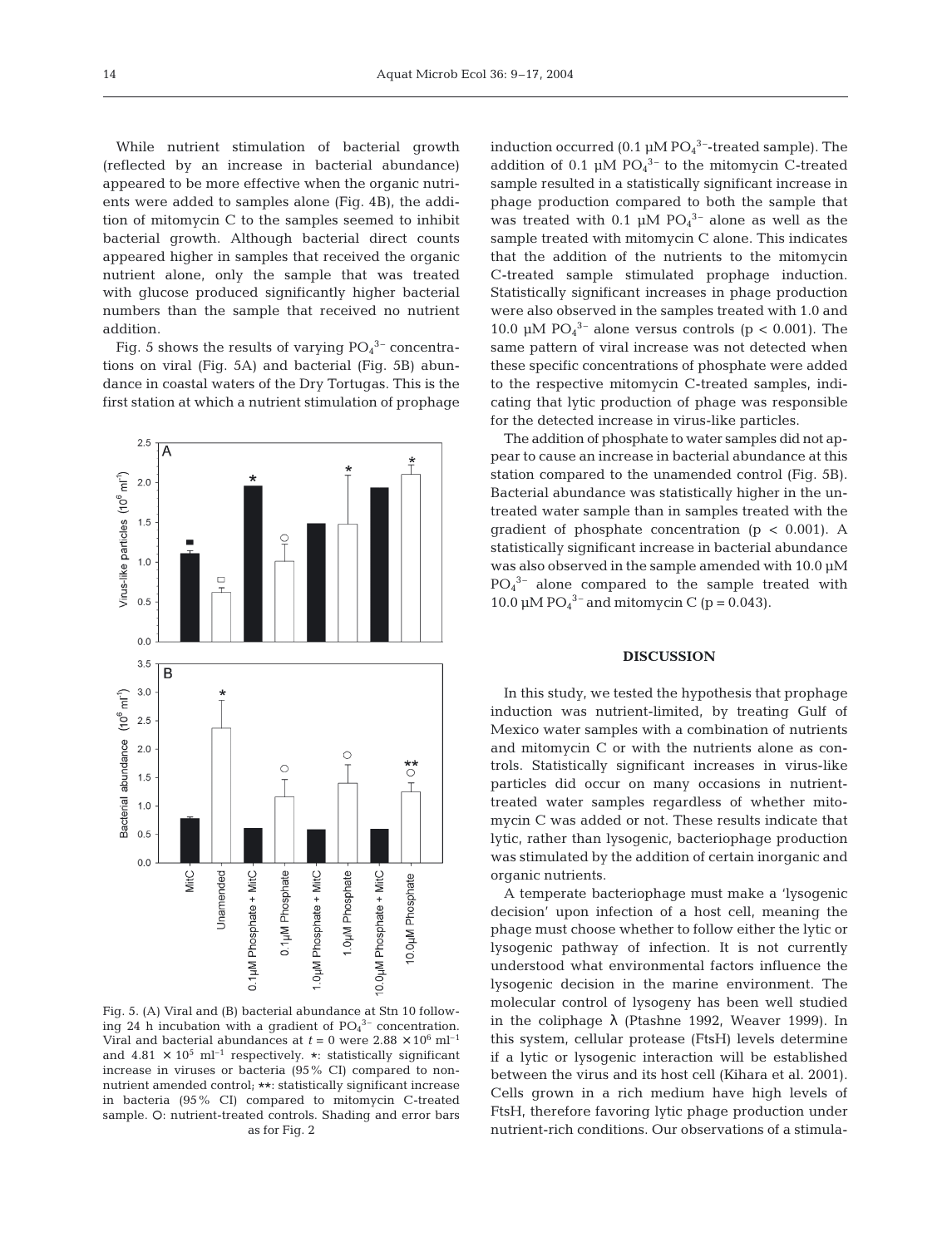tion of lytic phage production in response to nutrient stimulation of host-cell growth supports the paradigm that nutrient-rich conditions favor lytic interactions with host cells, while nutrient-poor conditions may favor lysogenic interactions.

The availability of nutrients in the marine environment often dictates host-cell abundance, and may also be one of the environmental factors that influences lysogeny. Levin & Lenski (1983) suggested that the concentration of nutrients might influence the lysogenic decision by modulating the metabolic activity of the host cell. Several studies have indicated that inorganic nutrient concentrations can modulate heterotrophic bacterial growth. Wheeler & Kirchman (1986) demonstrated that heterotrophic bacterial growth rates were significantly higher following the addition of a mixture of inorganic (ammonium) and organic (glucose) nutrients to Gulf Stream water samples compared to organic nutrients alone (amino acids). Similarly, in another study, the addition of inorganic nitrogen to seawater off Scripps pier (San Diego, California) increased bacterial biomass (Horrigan et al. 1988). High nutrient concentrations (C, N and P) should support high host-cell abundance, which in turn favors lytic production of viruses. Alternatively, low nutrient concentrations should result in depleted host-cell populations, which should favor the establishment of lysogenic interactions with host cells. Theoretically, the addition of nutrients to water samples containing lysogenic populations of bacteria would stimulate prophage induction by altering the metabolic status of host-cell populations. In this study, the addition of both inorganic and organic nutrients appeared to simply stimulate the growth of bacterial populations, which thereby resulted in significant lytic production of viruses in these water samples.

Neither bacterial production nor mortality by grazing was measured in this study. We feel strongly that increases in bacterial abundance in the presence of nutrients compared to treatments lacking amendments was the result of bacterial growth, and actually represents a net bacterial growth. It has been argued that any increase in bacterial production would be rapidly eliminated by an increase in bacterial grazing (bacterivory). However, we would not expect the protistan population to increase or respond so rapidly (all incubations were ≤24 h). For example, viral lysis has been shown to be tightly coupled to bacterial production, as indicated by relatively constant viral to bacterial ratios (VBRs; Choi et al. 2003). Grazing studies indicate that grazing rates can be highly variable compared to viral mortalities (Choi et al. 2003). Under non-steady-state conditions (i.e. nutrient amendment) bacterial mortality caused by viruses is generally greater than that caused by bacterivory (Guixa-Boixereu et al. 1999).

When nutrient pulses were observed from riverine input into the Bay of Biscay, there was a lag phase between peak abundance of bacteria and nonpigmented flagellates (Iriarte et al. 2003). This lag phase enabled bacteria to exploit substrate availability without grazing control for several days. Šimek et al. (2003) transplanted microbial populations from a lownutrient environment to a high-P environment and observed increased bacterial production and bacterivory compared to populations maintained under the low-nutrient conditions. There was an increase in bacterial and heterotrophic nanoflagellates and bacterivory in response to the P increase, yet this resulted in increased growth rates of all bacterial phylogenetic groups present. Only in the resource-limited control environment did bacterivory induce significant changes in bacterial community composition. Thus, in the present study, when increases in phage abundance co-occurred with increases in bacterial abundance in nutrient-amended samples, we believe that this was simply the result of nutrient stimulation of heterotrophic bacterial growth. We feel the tight coupling between viral lysis and bacterial growth caused the increase in viruses observed. Additionally, if the increases in viral abundance were due to the induction of prophage, we would have expected there to be a significant increase in the VBR. Conversely, VBRs did not vary significantly from  $t_0$  to  $t_{24}$ , or between nutrient versus non-nutrient amended samples (data not shown). The relatively constant VBRs also indicate that the observed increases in viral abundance in the nutrient-amended samples were a reflection of bacterial growth.

Several studies have been conducted on natural marine water samples, whereby the concentration of phosphorus has been altered in order to determine the outcome on virus–host interactions, with conflicting results. Some studies have indicated that the addition of phosphorus to water samples enables prophage induction by lysogenic bacterial populations, thereby causing significant decreases in bacterial abundances (Tuomi et al. 1995), while one study indicated that the addition of phosphorus to natural Gulf of Mexico water samples stimulated bacterial growth (Stewart & Levin 1984). We observed statistically significant increases in viral abundance at Stns 3, 8, and 10 in response to PO4 3– addition, often concurrent with an increase in bacterial abundance in the same samples. Ambient phosphate concentrations at Stn 3 and 8 were very similar  $(PO<sub>4</sub><sup>3-</sup>$  concentration at Stn 8 was slightly higher), and both were relatively low in comparison to a coastal environment such as Tampa Bay, Florida (Williamson et al. 2002). Increases in bacterial abundance at Stns 3 and 8 were most likely in response to the addition of a limiting nutrient essential for growth.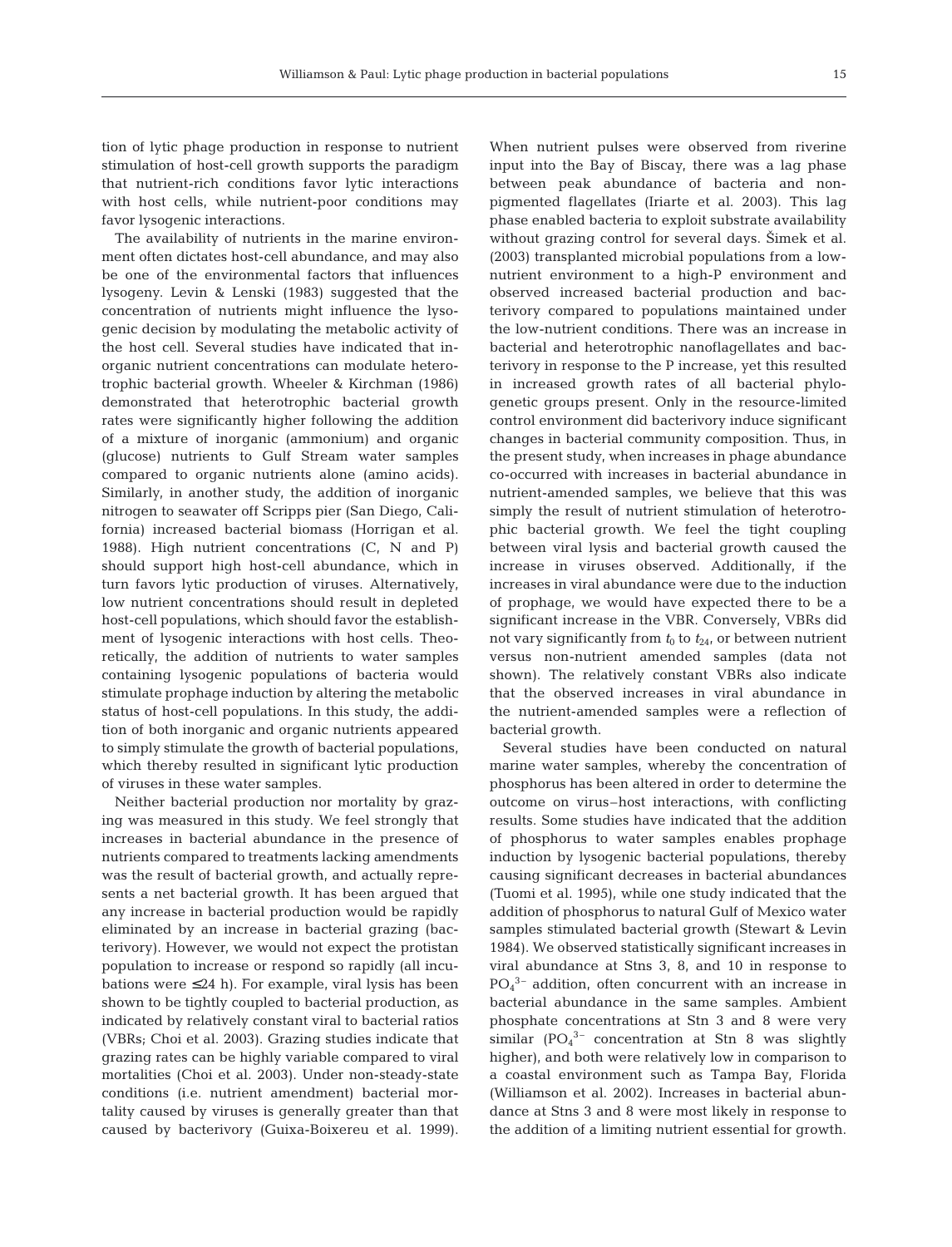A range of  $PO<sub>4</sub><sup>3-</sup>$  concentrations was added to water samples at Stn 10 in order to determine which concentration would be the most efficient at enabling prophage induction. In most cases, the addition of any  $PO<sub>4</sub><sup>3-</sup>$  to the system, regardless of concentration, resulted in an increase in viruses in comparison to samples that received no phosphate. Although it appears that nutrient stimulation of prophage induction occurred in the sample treated with both mitomycin C and  $0.1 \mu M$  PO $_4^{3-}$ , it is most likely that lytic production was responsible for the increases in phage observed in the 1.0 and 10.0  $\mu$ M PO<sub>4</sub><sup>3</sup>-treated samples. Although the higher concentrations of phosphate (1.0 and 10.0 µM) may enable prophage induction, these concentrations appear to be more efficient at stimulating lytic phage production. Therefore, any nutrient stimulation of prophage induction that did occur in response to the higher concentrations would go undetected in the presence of phage produced by lytic processes. Similarly, the lower concentration of phosphate (0.1 µM) appeared to be sufficient for stimulation of prophage induction, but was not enough to stimulate or support lytic production of phage. The lower concentration may have enabled the phosphate-limited phage DNA-synthesis required for prophage induction to occur, without stimulating host-cell growth.

The majority of nutrient studies have focused on the modulating effects of phosphorus concentration on virus–host interactions, although some have included nitrogen compounds as well (Bratbak et al. 1993, Wilson et al. 1996, Hewson et al. 2001). Although inorganic nitrogen compounds were added to water samples at 2 stations in the present study, only  $\mathrm{NH}_4{}^+$ additions resulted in statistically significant increases in viruses at Stn 8. Total inorganic nitrogen concentration at this station was much lower than at other stations (N:P ratio  $= 0.668$ ), suggesting that the addition of NH<sub>4</sub><sup>+</sup> to water samples encouraged lytic production of viruses in bacteria that may have been Nlimited.

In addition to inorganic nutrients, the effects of organic nutrient addition to water samples on virus– host interactions was also investigated at Stns 7 and 8. The addition of organic nutrients to water samples at the mesotrophic Stn 7 did not appear to stimulate viral production compared to controls (data not shown). In contrast, the addition of organic nutrients to water samples at the oligotrophic Stn 8 did result in statistically significant increases in viruses compared to samples that remained untreated. Under nutrient-limiting conditions, heterotrophic bacteria are known to increase their uptake affinity for specific substrates, especially for sugars and phosphate, by lowering substrate-specificity (in the case of sugar compounds) and the use of scavenging enzymes including phospholi-

pases and organophosphatases (Harder et al. 1984, Poindexter 1987). Significant increases in viruses at Stn 8 occurred in response to amino acid (glutamate), monosaccharide (glucose), nucleoside (adenosine), nucleotide (AMP), and high-energy phosphate (ATP) addition. Similar to inorganic addition, it appears that the addition of these organic nutrients to the oligotrophic water samples stimulated the metabolic activity of the ambient bacterial population, thereby encouraging lytic production of viruses.

Although our results indicate that nutrient addition (inorganic and organic) to Gulf of Mexico water samples stimulates lytic but not lysogenic production of viruses, lysogenic populations of bacteria are likely to co-exist in the same environment. The concentration of nutrients in a particular environment is only 1 variable hypothesized to influence lysogenic interactions, so it is not surprising that the addition of various inorganic and organic nutrients in combination with mitomycin C did not cause the transition from lysogenic and lytic existence at the time of sampling. It may be that other environmental factors (that were not investigated) were influencing the transition from lysogenic to lytic infection. Additionally, prophage induction in general may not have been detectable during the 2 wk the samples were taken. In support of this theory, a previous study on the seasonal occurrence of lysogeny in Tampa Bay, Florida, showed that prophage-induction events were detected much more frequently in the winter months (December to March) than during the summer months (Williamson et al. 2002).

While mitomycin C is very effective at inducing prophage, not all lysogenic bacteria are inducible by this mechanism. Chemical-inducing agents such as a polychlorobiphenyl mixture and Aroclor 1248 have previously been shown to be more efficient at inducing natural populations of lysogenic bacteria in the marine environment (Cochran et al. 1998). However, in order that results be strictly comparable to those of other studies on the induction of natural populations, mitomycin C still is the inducting agent of choice. In addition, lysogenic populations may have already undergone induction via natural mechanisms (such as exposure to UV radiation), and therefore would remain undetected.

Even though the results of our study appear to indicate that prophage induction in mesotrophic and oligotrophic areas of the Gulf of Mexico was not nutrient-limited at the time of sampling, an alternative interpretation of the data suggests that nutrient amendment of water samples may have stimulated prophage induction, but that the overall nutrientlimited status of the host cells prevented successful phage synthesis of nucleic acid or phage particle assembly. This scenario is unlikely, since host-cell